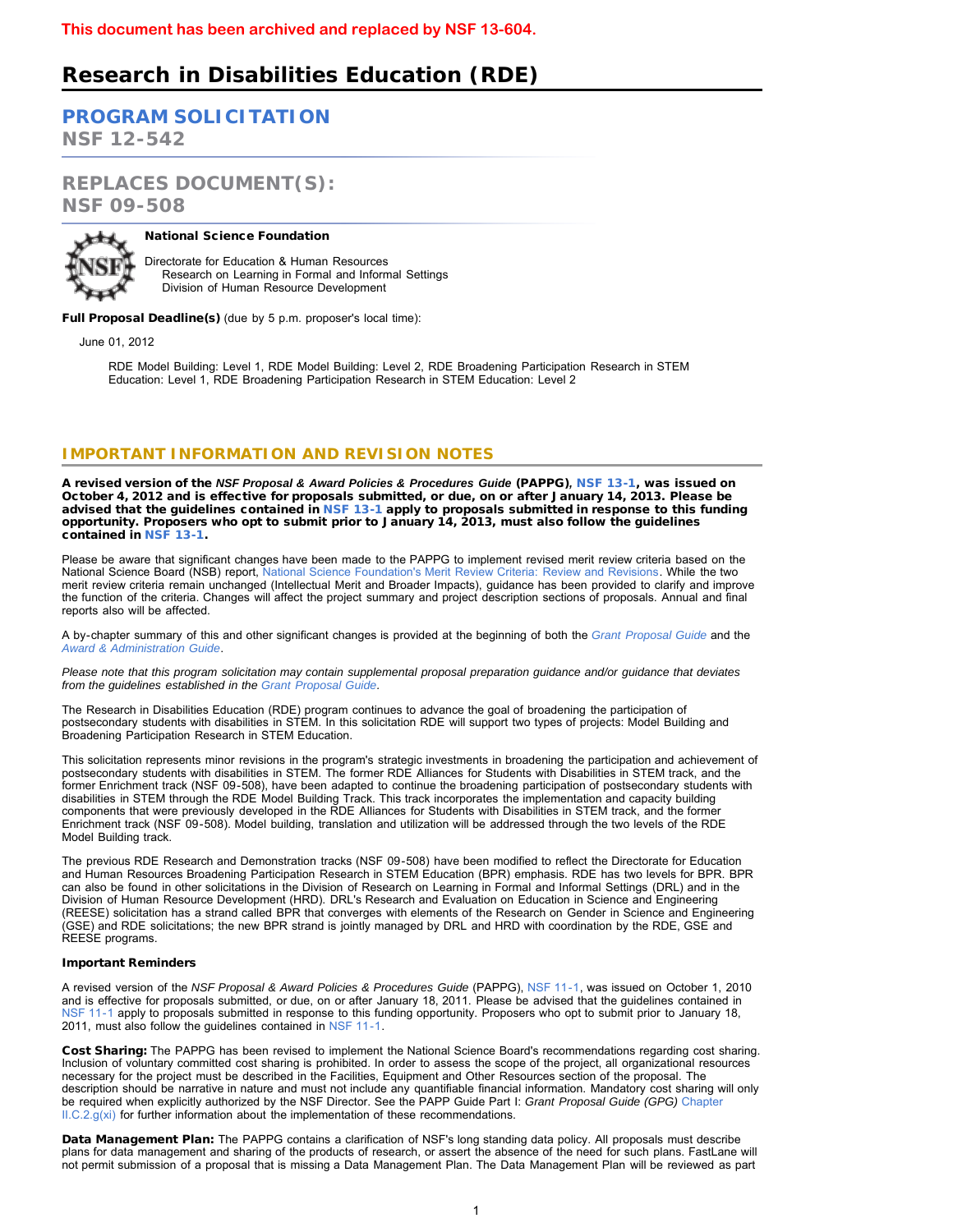of the intellectual merit or broader impacts of the proposal, or both, as appropriate. Links to data management requirements and plans relevant to specific Directorates, Offices, Divisions, Programs, or other NSF units are available on the NSF website at: [http://www.nsf.gov/bfa/dias/policy/dmp.jsp.](http://www.nsf.gov/bfa/dias/policy/dmp.jsp) See [Chapter II.C.2.j](http://www.nsf.gov/pubs/policydocs/pappguide/nsf11001/gpg_2.jsp#IIC2j) of the GPG for further information about the implementation of this requirement.

Postdoctoral Researcher Mentoring Plan: As a reminder, each proposal that requests funding to support postdoctoral researchers must include, as a supplementary document, a description of the mentoring activities that will be provided for such individuals. Please be advised that if required, FastLane will not permit submission of a proposal that is missing a Postdoctoral Researcher Mentoring Plan. See [Chapter II.C.2.j](http://www.nsf.gov/pubs/policydocs/pappguide/nsf11001/gpg_2.jsp#IIC2j) of the GPG for further information about the implementation of this requirement.

## <span id="page-1-0"></span>**SUMMARY OF PROGRAM REQUIREMENTS**

## **General Information**

#### Program Title:

Research in Disabilities Education (RDE)

#### Synopsis of Program:

The Research in Disabilities Education (RDE) program advances the goal of broadening the participation and achievement of postsecondary students with disabilities in STEM. This effort is realized by making strategic investments in educational and institutional Model Building and in basic and applied Broadening Participation Research in STEM Education (BPR). Model Building projects develop, replicate, translate and utilize innovative educational and institutional capacity building models to broaden the participation of postsecondary students with disabilities in STEM fields. Models employ evidence-based educational exemplars that improve the learning, participation, persistence and graduation of students with disabilities in associate, baccalaureate and graduate STEM degree programs. BPR projects promote efforts to understand the underlying issues contributing to the differential learning, participation and graduation rates of postsecondary students with disabilities in STEM. Particular emphasis is placed on contributing to the knowledge base by investigating the STEM learning characteristics and differences of postsecondary students with disabilities. Educational research about students with disabilities in STEM is advanced by studying the educational and pre-professional experiences that influence student interest, academic performance, retention and persistence in degree programs, degree completion and career choices. RDE projects contribute to closing the achievement gaps for postsecondary students with disabilities in STEM fields, including students enrolled in community colleges, baccalaureate degree programs and graduate schools.

*RDE-Model Building (RDE-MB) -* These projects broaden the participation and achievement of postsecondary students with disabilities in STEM by creating, replicating, translating and implementing innovative educational and institutional capacity building models. RDE-MB projects employ evidence-based educational exemplars that improve the learning, participation, persistence and graduation of postsecondary students with disabilities in STEM degree programs. These projects must have a strong theoretical base and initiatives must be justified by the relevant educational, disability, and social science research.

*RDE-Broadening Participation Research in STEM Education (RDE-BPR)* These projects to investigate the underlying issues affecting the differential learning, participation, retention and graduation rates of postsecondary students with disabilities in STEM. Proposed research may investigate learning and educational influences as well as organizational, institutional or systemic processes that broaden the participation of postsecondary students with disabilities in STEM. Disability should be the main focus of the research and analysis, with race, ethnicity, gender, economic status, and/or veteran status as potential secondary foci. Projects catalyze the acquisition of knowledge that may inform interventions impacting learning, persistence, and graduation in STEM for postsecondary students with disabilities under certain conditions and in specific educational contexts. BPR can also be found in other solicitations in the Division of Research on Learning in Formal and Informal Settings (DRL) and in the Division of Human Resource Development (HRD). DRL's Research and Evaluation on Education in Science and Engineering (REESE) solicitation has a strand called BPR that converges with elements of the Research on Gender in Science and Engineering (GSE) and RDE solicitations; the new BPR strand is jointly managed by DRL and HRD with coordination by the RDE, GSE and REESE programs.

#### Cognizant Program Officer(s):

*Please note that the following information is current at the time of publishing. See program website for any updates to the points of contact.*

- Mark H. Leddy, Program Director/HRD, telephone: (703) 292-4655, email: [mleddy@nsf.gov](mailto:mleddy@nsf.gov)
- Mary Moriarty, Program Director/HRD, telephone: (703) 292-4684, email: [mmoriart@nsf.gov](mailto:mmoriart@nsf.gov)
- Nicole Godwin, telephone: (703) 292-8378, email: [ngodwin@nsf.gov](mailto:ngodwin@nsf.gov)

#### Applicable Catalog of Federal Domestic Assistance (CFDA) Number(s):

47.076 --- Education and Human Resources

## **Award Information**

Anticipated Type of Award: Standard Grant or Continuing Grant

Estimated Number of Awards: 12 to 17

RDE awards in FY 2012 with a mix of awards across the Model Building and Broadening Participation Research in STEM Education tracks.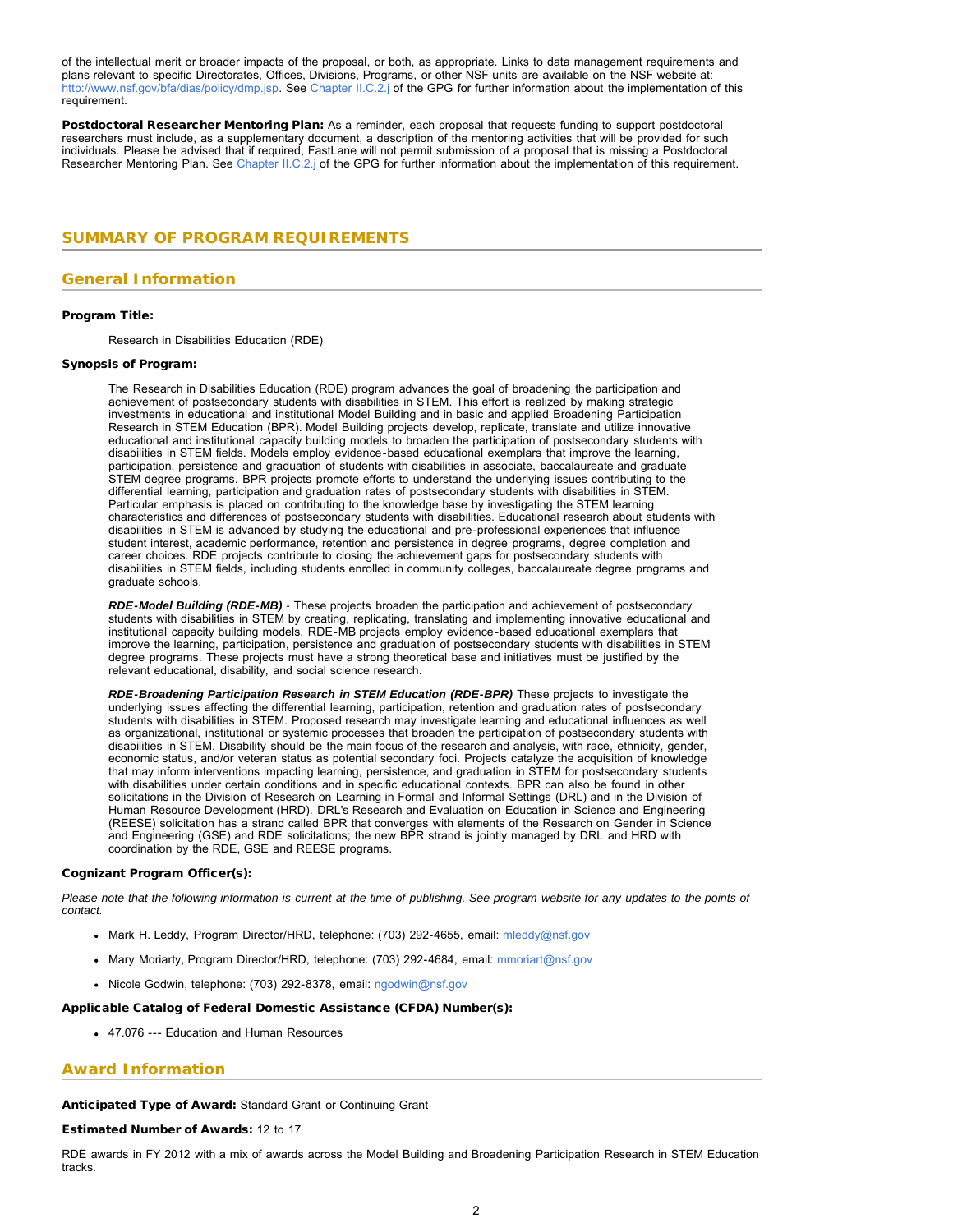Approximately \$2 million in FY2012 for new RDE awards.

## **Eligibility Information**

### Organization Limit:

Proposals may only be submitted by the following:

### RDE Proposals:

- Universities and Colleges Universities and two- and four-year colleges (including community colleges) accredited in, and having a campus located in the US, acting on behalf of their faculty members. Such organizations also are referred to as academic institutions.
- Non-profit, non-academic organizations: Independent museums, observatories, research labs, professional societies and similar organizations in the U.S. associated with educational or research activities.

#### PI Limit:

None Specified

#### Limit on Number of Proposals per Organization:

None Specified

#### Limit on Number of Proposals per PI:

None Specified

## **Proposal Preparation and Submission Instructions**

### A. Proposal Preparation Instructions

- Letters of Intent: Not Applicable
- Preliminary Proposal Submission: Not Applicable
- Full Proposals:
	- Full Proposals submitted via FastLane: NSF Proposal and Award Policies and Procedures Guide, Part I: Grant Proposal Guide (GPG) Guidelines apply. The complete text of the GPG is available electronically on the NSF website at: http://www.nsf.gov/publications/pub\_summ.jsp?ods\_key=gpg
	- Full Proposals submitted via Grants.gov: NSF Grants.gov Application Guide: A Guide for the Preparation and Submission of NSF Applications via Grants.gov Guidelines apply (Note: The NSF Grants.gov Application Guide is available on the Grants.gov website and on the NSF website at: [http://www.nsf.gov/publications/pub\\_summ.jsp?](http://www.nsf.gov/publications/pub_summ.jsp?ods_key=grantsgovguide) [ods\\_key=grantsgovguide\)](http://www.nsf.gov/publications/pub_summ.jsp?ods_key=grantsgovguide)

#### B. Budgetary Information

- Cost Sharing Requirements: Inclusion of voluntary committed cost sharing is prohibited.
- Indirect Cost (F&A) Limitations: Not Applicable
- Other Budgetary Limitations: Not Applicable

### C. Due Dates

Full Proposal Deadline(s) (due by 5 p.m. proposer's local time):

#### June 01, 2012

RDE Model Building: Level 1, RDE Model Building: Level 2, RDE Broadening Participation Research in STEM Education: Level 1, RDE Broadening Participation Research in STEM Education: Level 2

## **Proposal Review Information Criteria**

Merit Review Criteria: National Science Board approved criteria apply.

## **Award Administration Information**

Award Conditions: Standard NSF award conditions apply.

<span id="page-2-0"></span>Reporting Requirements: Standard NSF reporting requirements apply.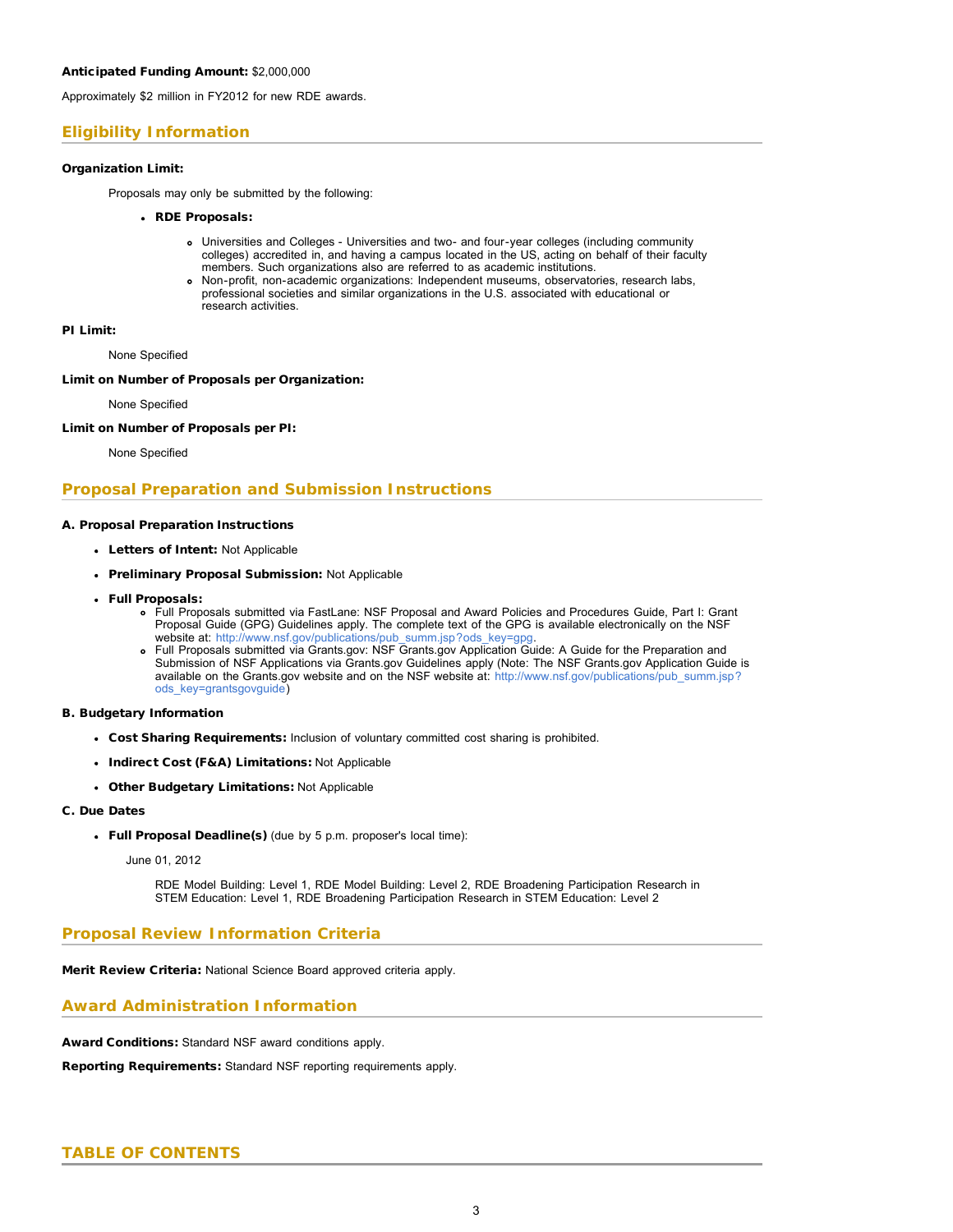#### [Summary of Program Requirements](#page-1-0)

- I. [Introduction](#page-3-0)
- II. [Program Description](#page-3-1)
- III. [Award Information](#page-5-0)
- IV. [Eligibility Information](#page-5-1)

### V. [Proposal Preparation and Submission Instructions](#page-6-0)

- A. [Proposal Preparation Instructions](#page-6-0)
- B. [Budgetary Information](#page-8-0)
- C. [Due Dates](#page-8-1)
- D. [FastLane/Grants.gov Requirements](#page-8-2)

#### VI. [NSF Proposal Processing and Review Procedures](#page-9-0)

- A. [Merit Review Principles and Criteria](#page-9-1)
- B. [Review and Selection Process](#page-10-0)

### VII. [Award Administration Information](#page-10-1)

- A. [Notification of the Award](#page-10-2)
- B. [Award Conditions](#page-10-3)
- C. [Reporting Requirements](#page-11-0)

### VIII. [Agency Contacts](#page-11-1)

IX. [Other Information](#page-11-2)

## <span id="page-3-0"></span>**I. INTRODUCTION**

The Research in Disabilities Education (RDE) program supports efforts to broaden the participation and achievement of postsecondary students with disabilities in STEM. This goal is advanced by strategic investments in model building awards to develop, replicate, translate and utilize innovative educational and institutional capacity building models to broaden the participation of undergraduate and graduate students with disabilities in STEM fields, and by research investments contributing to the knowledge base about the underlying issues contributing to the differential learning, participation and graduation rates of postsecondary students with disabilities in STEM. RDE is particularly interested in advancing knowledge in the fields of disability research and STEM education, around areas related to the following broad questions:

- How does our nation best educate and train postsecondary students with disabilities in STEM to become contributing members of the science and engineering workforce?
- What advances in knowledge and tools are necessary to educate postsecondary STEM learners with disabilities so they effectively achieve academic and employment success?
- How do institutions of higher education engage postsecondary students with disabilities in personalized STEM learning to pursue science and engineering careers?
- What evidence-based practice and capacity building models are effective for transitioning students with disabilities from postsecondary STEM programs into the science and engineering workforce?

## <span id="page-3-1"></span>**II. PROGRAM DESCRIPTION**

The Research in Disabilities Education (RDE) program promotes efforts to broaden the participation and achievement of postsecondary students with disabilities in STEM. The underrepresentation of undergraduate and graduate students with disabilities in STEM fields is better understood and addressed by investigating and improving the underlying learning and educational conditions negatively impacting the differential participation and graduation rates of this underrepresented group. By investing in awards through the two RDE program tracks, Model Building and Broadening Participation Research in STEM Education, the RDE program contributes to understanding and improving the educational conditions that reduce the academic achievement gaps of postsecondary students with disabilities in STEM. The field's contributions to knowledge capital provide the basis for translating information to expand opportunities and advance the STEM achievement of this underrepresented group. By realizing these accomplishments the NSF enables innovation and discovery in STEM by educating and preparing a world class, broadly inclusive STEM workforce.

The RDE program's foundation is built upon basic and applied research about the underlying issues contributing to the differential learning, participation, persistence and graduation rates of postsecondary students with disabilities in STEM. Findings from this research are the basis for creating evidence-based educational exemplars, which provide the foundation for developing, replicating, translating and implementing innovative educational and institutional capacity building models for broadening participation. Specific RDE program objectives:

- To advance postsecondary STEM learning, participation, persistence and graduation for students with disabilities in the U.S. To create mechanisms that improve sustainable practices at U.S. institutions of higher education that foster the broadening
- participation and success of undergraduate and graduate students with disabilities in STEM. To advance understanding of the underlying learning and educational issues affecting the differential participation and
- graduation rates of postsecondary students with disabilities in STEM.
- To inform learning and educational theory relative to postsecondary students with disabilities in STEM.

#### A. *RDE-Model Building (RDE-MB)*

Innovative educational models that incorporate evidence-based mechanisms for improving and increasing the learning, participation, persistence and graduation of postsecondary STEM students with disabilities may be developed, tested, replicated and implemented. Successful proposals are founded on a sound theoretical base and activities within models are expected to be based on and justified by the relevant STEM education and disability research. The models must form feasible, logical, comprehensive and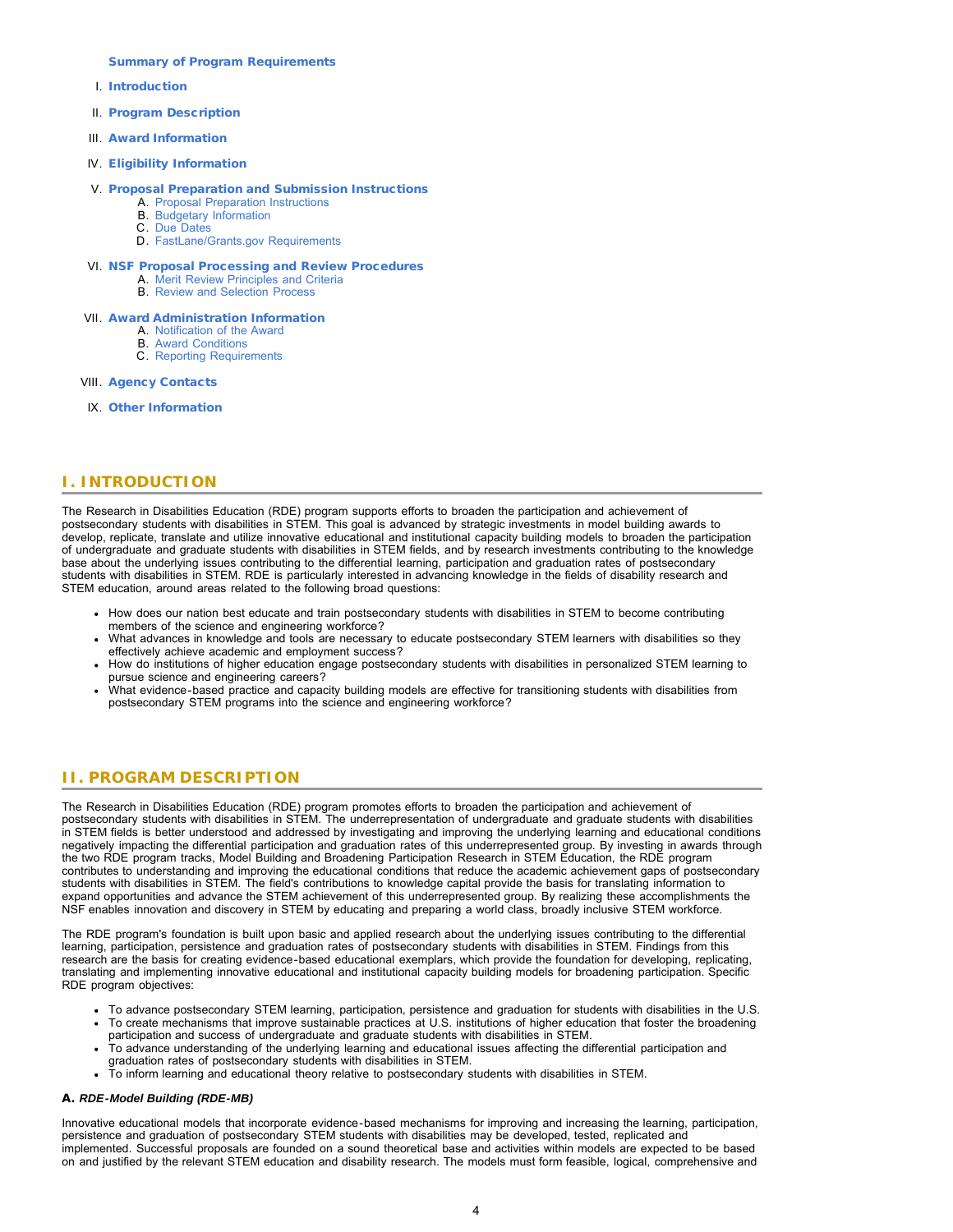unified programs of change. The primary focus of RDE-MB projects is at the STEM undergraduate level, but may include the STEM graduate level. The goals of the proposed model building project may align with one or more of the following areas, although this list is not exhaustive, and innovative goals are encouraged:

- Create an innovative model for improving the learning and education of postsecondary students with disabilities in a specific STEM discipline.
- Discover and describe the effective institutional components of a model for increasing the persistence and graduation rates of students with disabilities in STEM.
- Develop and investigate a model for transitioning students with disabilities from undergraduate STEM degree programs into graduate STEM education and into the science and engineering workforce.
- Translate and implement the most effective components of a model for improving the retention and graduation rates of students with disabilities in STEM developed for one type of university or college to a different type of institution of higher education.
- Replicate an evidence based model for improving the learning, participation and graduation of postsecondary students with disabilities participating in NSF-funded Center projects.

Proposers have flexibility for developing, replicating, translating, and implementing postsecondary STEM education models for students with disabilities. The models may focus on STEM education involving any of the fields supported by the NSF or multi-, cross-, inter-, or emerging-disciplinary fields, at the postsecondary level. The model may involve one STEM field or multiple fields. It may involve one postsecondary institutional type such as a community college or a minority-serving institution, or multiple types of institutions of higher education. A model could focus on the STEM education of one group of students with a specific disability type or it may address students with disparate disabilities. An established model might also be replicated at, or translated to, an NSFfunded Center or a minority serving institution of higher education. The logic for the model scope selection should be clearly articulated in the proposal. Models are expected to be implemented and evaluated using rigorous research and evaluation methodology. All RDE-MB proposals must include specific information on Project Evaluation plans. Please see C. PROJECT EVALUATION of the solicitation for more detail. There are two RDE-MB levels:

*RDE-MB Level 1:* Designing, developing and testing models of evidence-based STEM education for improving and increasing the learning, participation and graduation of postsecondary students with disabilities. Models should have a strong theoretical base and model building must be justified by the relevant STEM education and disability research. Models should be studied to validate their efficacy in impacting students with disabilities in STEM. Funding may be requested for up to \$800,000 total budget and up to 48 months duration.

*RDE-MB Level 2:* Replicating, translating and implementing models of STEM education for improving and increasing the learning, participation and graduation of postsecondary students with disabilities. Projects study the replication, translation and implementation of successful models of evidence-based STEM education for postsecondary students with disabilities in NSF-funded Centers, at minority serving institutions of higher education, and/or at other institutions of higher education. Funding may be requested for up to \$1,000,000 total budget, and up to 48 months duration, and is expected to include costs for activities at more than one institution.

### B. *RDE-Broadening Participation Research in STEM Education (RDE-BPR)*

Research projects investigate the underlying issues affecting the differential learning, participation, persistence and graduation rates of postsecondary students with disabilities in STEM. Proposed research may study the learning and educational influences as well as organizational, institutional or systemic processes that broaden the participation of postsecondary students with disabilities in STEM. Successful proposals are grounded in appropriate theory and incorporate advances in research methodologies, conceptual frameworks and/or data gathering and analytic techniques. Methods from education research, as well as sociology, psychology, statistics, and other social and behavioral science and education disciplines, are welcome. Disability should be the main focus of the research and analysis, with race, ethnicity, gender, economic status, and/or veteran status as potential secondary foci. Proposals that explore the competing influences of an individual's identity in multiple groups are particularly encouraged (e.g., disability and race status). The goals of the proposed research project may align with one or more of the following areas, although this list is not exhaustive, and innovative goals are encouraged:

- Discover and describe differences and preferences in learning STEM and the factors that affect interest, performance, and choice of study and careers in STEM fields where people with disabilities are underrepresented.
- Discover and describe how experiences in informal and formal educational settings affect the postsecondary learner with a disability's participation, interest and performance in STEM.
- Investigate organizational factors that promise to lead to more equitable and inviting postsecondary STEM educational environments for students with disabilities.

The RDE-BPR track will catalyze acquisition of knowledge that may inform interventions impacting learning, participation, persistence, and graduation in STEM for postsecondary students with disabilities under specific conditions and in disparate contexts. Proposers have the broad flexibility under RDE-BPR to design innovative projects to investigate improvements in the learning, participation, persistence and graduation of postsecondary students with disabilities in STEM if theory-driven and strong research components are proposed. Successful proposals should include a discussion of the theory, or theories, grounding the research and specify testable hypotheses. The proposal should discuss in detail the methods used to test the hypotheses, and if a population sample is used, this should be described along with the rationale for sample selection, and the project's access to the sample population. The proposal should include a data analysis and interpretation plan.

The RDE-BPR track does not fund intervention or education projects that directly serve students as the primary purpose. Research projects may involve an intervention with students as subjects only if findings from the intervention will substantially answer the research questions posed within the context of theory, concepts or frameworks of interest. There should be meaningful control or comparison groups included in the design when appropriate. Innovative proposals are encouraged from individual institutions and organizations as well as from collaborative groups with multiple partners. RDE is interested in supporting potentially transformative research that may be high risk and non-traditional with the potential to significantly advance the knowledge base and impact innovative educational model building, translation and implementation. All RDE-BPR proposals must include specific information on Project Evaluation plans. Please see C. PROJECT EVALUATION of the solicitation for more detail. There are two RDE-BPR levels:

*RDE-BPR Level 1:* Fundamental learning and educational research, early-stage studies, and design and development research. These projects enhance the understanding of the basic underlying issues affecting differential learning, participation, persistence and graduation rates of postsecondary students with disabilities in STEM education. Funding may be requested for up to \$500,000 total budget and up to 36 months duration.

*RDE-BPR Level 2*: Efficacy and replication research to inform learning and educational theory, and advance postsecondary STEM learning and education for students with disabilities. There should be strong empirical evidence that supports the promise for efficacy study or research replication. Populations, environments and research conditions being replicated or studied should be strongly justified by previous studies, theory and a robust conceptual framework. Funding may be requested for up to a \$600,000 total budget, and up to 48 months duration.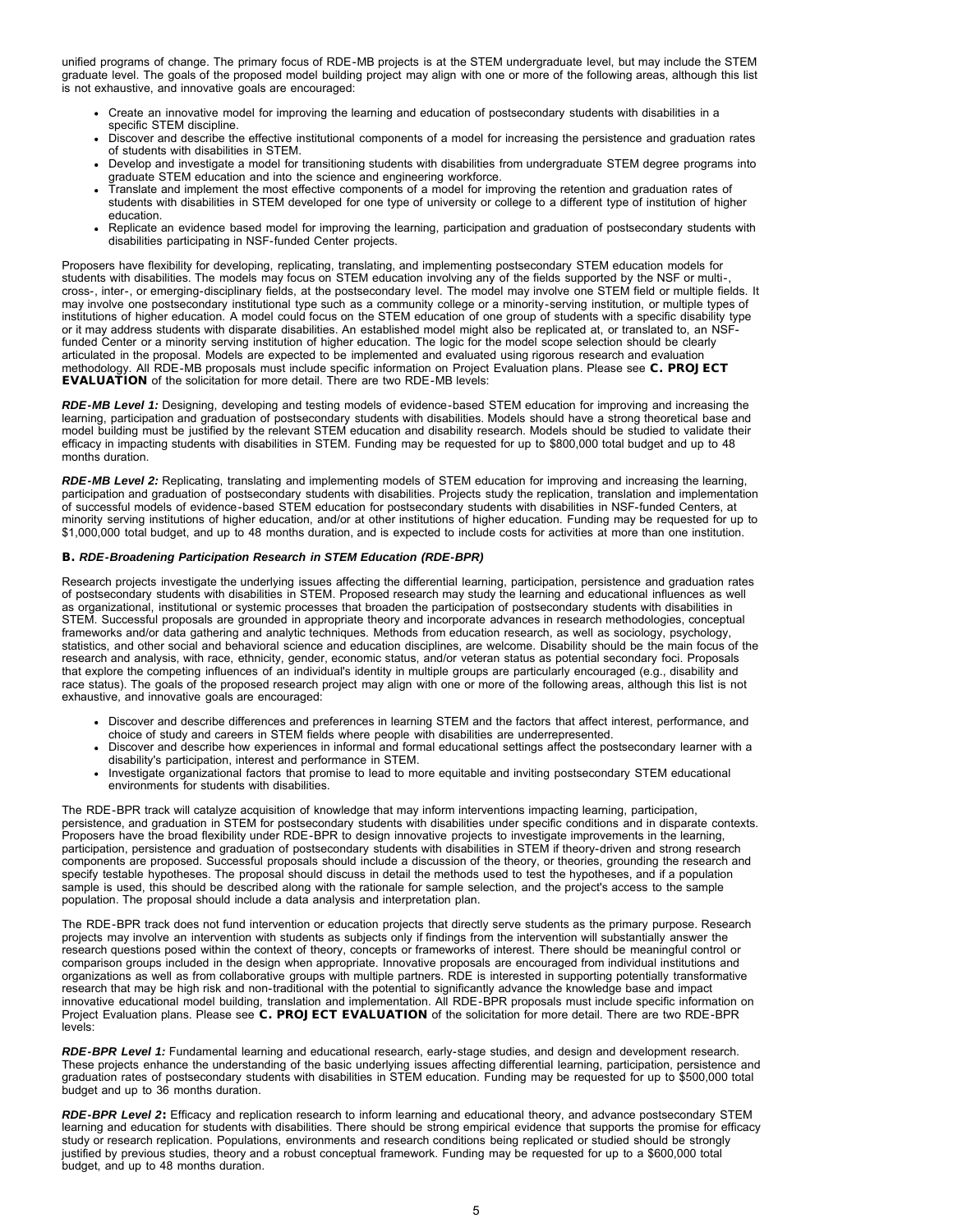C. PROJECT EVALUATION: Every RDE proposal must include an evaluation plan that describes how an independent evaluator will conduct formative and summative assessments of the project's intellectual merit and broader impacts. A project is expected to track and report in detail the accomplishment of proposed targets for broader impacts and intellectual merit. The budget must include sufficient resources for evaluation and assessment. The evaluation plan must be appropriate for the scope of the project, include evaluation questions that relate to project goals, and propose evaluation activities, indicators and outcomes aligned to the evaluation questions. The evaluation processes should rely on a suitable mix of qualitative and quantitative measures. When appropriate and affordable, a project is encouraged to use experimental and/or quasi-experimental designs that may include control, treatment or comparison groups. The proposal should include a plan to communicate information to the field about the project components the independent evaluation finds to be effective and ineffective.

Formative evaluation of a RDE-BPR project may include, but is not limited to, such activities as documenting and describing the operations of the project; appropriate selection of research subjects; and the fidelity and integrity of the research design and measures. Summative evaluation of a RDE-BPR project should include an assessment of the contribution of project results to the field's knowledge base.

In addition to standard evaluation questions, a RDE-MB project evaluation should demonstrate a clear definition of the model development or replication being evaluated, the expected project outcomes, and the potential for model replication. Formative evaluation of a RDE-MB project should include methods for documenting progress and for providing feedback to the project personnel that allows for continuous improvement of project activities. Summative evaluation of a RDE-MB project focuses on the influence of the project on the expected outputs, outcomes and impacts, and should include an assessment of the contribution of the project to the field.

An independent evaluator is expected to adhere to the American Evaluation Association's Guiding Principles for Evaluators ([www.eval.org/Publications/GuidingPrinciples.asp\)](http://www.nsf.gov/cgi-bin/good-bye?http://www.eval.org/Publications/GuidingPrinciples.asp) and project evaluations are expected to be consistent with the standards established by the Joint Committee on Standards for Educational Evaluation ([www.jcsee.org/program-evaluation-standards/program](http://www.nsf.gov/cgi-bin/good-bye?http://www.jcsee.org/program-evaluation-standards/program-evaluation-standards-statements)[evaluation-standards-statements](http://www.nsf.gov/cgi-bin/good-bye?http://www.jcsee.org/program-evaluation-standards/program-evaluation-standards-statements)). The following references may be helpful in designing an evaluation plan:

- The 2010 User-Friendly Handbook ([www.westat.com/Westat/pdf/news/UFHB.pdf\)](http://www.nsf.gov/cgi-bin/good-bye?http://www.westat.com/Westat/pdf/news/UFHB.pdf)
- User-Friendly Handbook for Mixed Method Evaluations (NSF 97-153) ([www.nsf.gov/publications/pub\\_summ.jsp?](http://www.nsf.gov/publications/pub_summ.jsp?ods_key=nsf97153) [ods\\_key=nsf97153\)](http://www.nsf.gov/publications/pub_summ.jsp?ods_key=nsf97153)
- Framework for Evaluating Impacts of Broadening Participation Projects:
- ([www.nsf.gov/od/broadeningparticipation/framework\\_evaluating\\_impacts.jsp\)](http://www.nsf.gov/od/broadeningparticipation/framework_evaluating_impacts.jsp)
- Measuring Diversity: An Evaluation Guide for STEM Graduate School Leaders([www.nsfagep.org/files/2011/04/MeasuringDiversity-EvalGuide.pdf\)](http://www.nsf.gov/cgi-bin/good-bye?http://www.nsfagep.org/files/2011/04/MeasuringDiversity-EvalGuide.pdf)
- Evidence: An Essential Tool Planning for and Gathering Evidence using the Design-Implementation-Outcomes (DIO) Cycle of Evidence (NSF 05-31) ([www.nsf.gov/pubs/2005/nsf0531/nsf0531.pdf](http://www.nsf.gov/pubs/2005/nsf0531/nsf0531.pdf))
- Reframing Evaluation: Definiding an Indigenous Evaluation Framework([http://www.aihec.org/programs/documents/NSF-](http://www.nsf.gov/cgi-bin/good-bye?http://www.aihec.org/programs/documents/NSF-TCUP/DefiningIndigenousEvaluationFramework_LaFrance-NicholsNov2010.pdf)[TCUP/DefiningIndigenousEvaluationFramework\\_LaFrance-NicholsNov2010.pdf](http://www.nsf.gov/cgi-bin/good-bye?http://www.aihec.org/programs/documents/NSF-TCUP/DefiningIndigenousEvaluationFramework_LaFrance-NicholsNov2010.pdf))

D. PROGRAM MONITORING AND EVALUATION: Individual projects funded by the RDE program are expected to cooperate with third-party program evaluators and to respond to inquiries, interviews and other approaches for collecting evaluation data across individual awards. All projects should respond to and provide process information and findings, current data, and outcome data elements that may be summarized across projects to third-party program evaluators, to NSF-funded contractors collecting project level data for the RDE program, and to the RDE program staff.

E. REVIEWING PROPOSALS: The Research in Disabilities Education (RDE) program seeks to expand its reviewer pool. If you would like to volunteer, please send the appropriate information to Mr. Corey Hynson at [chynson@nsf.gov](mailto:chynson@nsf.gov), or to Dr. Mary Moriarty at [mmoriart@nsf.gov.](mailto:mmoriart@nsf.gov) Include a curriculum vitae and a brief description of your research expertise in your e-mail. RDE staff will contact you if your area of expertise is relevant and reviews are needed in your area.

F. INFORMATION ABOUT PREVIOUS RDE AWARDS: NSF's web site provides abstracts for, and other information about, awards made by this program under the current and prior program name ("Program for Persons with Disabilities"). NSF's web site provides the ability to search awards using custom queries. A customize query to find RDE awards includes the use of the RDE Element Code, which is 1545. To find more specific awards, it is possible to narrow the search by, for example, using:

- Element Code: 1545 and Keyword: "mentoring
- Element Code: 1545 and Keyword: "learning community"

## <span id="page-5-0"></span>**III. AWARD INFORMATION**

Anticipated funding for new grants in all RDE program tracks is \$2,000,000 in FY 2012.

*RDE-BPR Level 1:* Fundamental learning and educational research, early-stage study, and design and development research proposals may request up to a total of \$500,000 for 36 months.

*RDE-BPR Level 2*: Efficacy and replication research proposals may request up to a total of \$600,000 for 48 months.

*RDE-MB Level 1:* Model design, development and testing proposals may request up to a total of \$800,000 for 48 months.

*RDE-MB Level 2:* Model replication, translation and implementation proposals may request up to a total of \$1,000,000 for 48 months.

Depending on the quality of the submissions, NSF expects to fund 6-8 RDE-BPR Level 1 proposals, 3-4 RDE-BPR Level 2 proposals, 2-3 RDE-MB Level 1 proposals, and 1-2 RDE-MB Level 2 proposals.

## <span id="page-5-1"></span>**IV. ELIGIBILITY INFORMATION**

Organization Limit: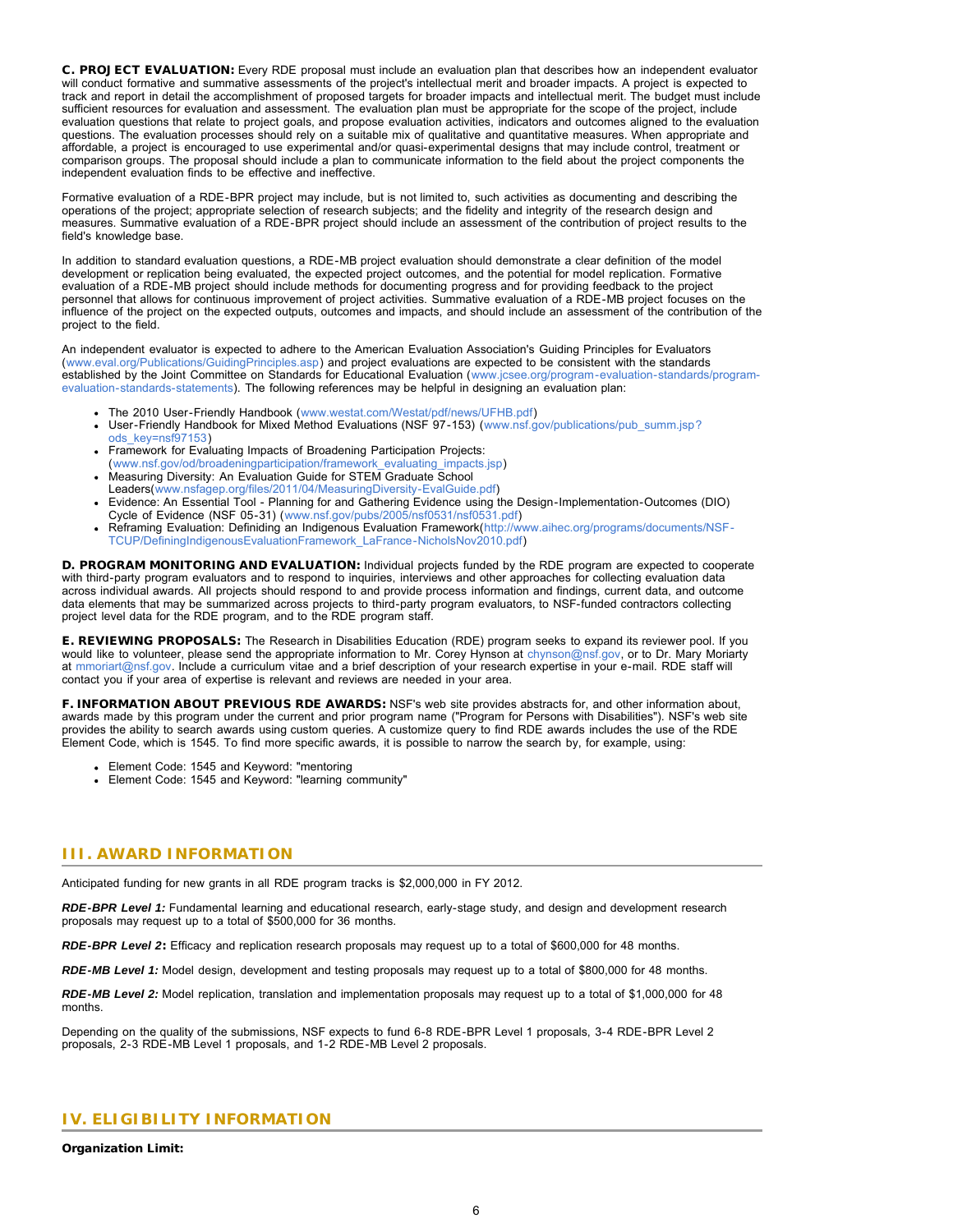Proposals may only be submitted by the following:

#### RDE Proposals:

- Universities and Colleges Universities and two- and four-year colleges (including community colleges) accredited in, and having a campus located in the US, acting on behalf of their faculty members. Such organizations also are referred to as academic institutions.
- Non-profit, non-academic organizations: Independent museums, observatories, research labs, professional societies and similar organizations in the U.S. associated with educational or research activities.

#### PI Limit:

None Specified

Limit on Number of Proposals per Organization:

None Specified

Limit on Number of Proposals per PI:

None Specified

#### Additional Eligibility Info:

The RDE program does not offer individual stipends, scholarships, or living expenses in direct support of individuals with disabilities. Instead the RDE program funds eligible organizations to conduct research and development.

Funding is offered for special assistance or equipment to enable people with disabilities to work on NSFsupported projects through Facilitation Awards for Scientists and Engineers with Disabilities (FASED). Refer to the NSF Grant Proposal Guide for instructions to prepare FASED requests as part of a competitive proposal or as a separate award supplement.

## <span id="page-6-0"></span>**V. PROPOSAL PREPARATION AND SUBMISSION INSTRUCTIONS**

## **A. Proposal Preparation Instructions**

Full Proposal Preparation Instructions: Proposers may opt to submit proposals in response to this Program Solicitation via Grants.gov or via the NSF FastLane system.

- Full proposals submitted via FastLane: Proposals submitted in response to this program solicitation should be prepared and submitted in accordance with the general guidelines contained in the NSF Grant Proposal Guide (GPG). The complete text of the GPG is available electronically on the NSF website at: [http://www.nsf.gov/publications/pub\\_summ.jsp?ods\\_key=gpg.](http://www.nsf.gov/publications/pub_summ.jsp?ods_key=gpg) Paper copies of the GPG may be obtained from the NSF Publications Clearinghouse, telephone (703) 292-7827 or by email from [nsfpubs@nsf.gov.](mailto:nsfpubs@nsf.gov) Proposers are reminded to identify this program solicitation number in the program solicitation block on the NSF Cover Sheet For Proposal to the National Science Foundation. Compliance with this requirement is critical to determining the relevant proposal processing guidelines. Failure to submit this information may delay processing.
- Full proposals submitted via Grants.gov: Proposals submitted in response to this program solicitation via Grants.gov should be prepared and submitted in accordance with the NSF Grants.gov Application Guide: A Guide for the Preparation and Submission of NSF Applications via Grants.gov. The complete text of the NSF Grants.gov Application Guide is available on the Grants.gov website and on the NSF website at: ([http://www.nsf.gov/publications/pub\\_summ.jsp?](http://www.nsf.gov/publications/pub_summ.jsp?ods_key=grantsgovguide) [ods\\_key=grantsgovguide\)](http://www.nsf.gov/publications/pub_summ.jsp?ods_key=grantsgovguide). To obtain copies of the Application Guide and Application Forms Package, click on the Apply tab on the Grants.gov site, then click on the Apply Step 1: Download a Grant Application Package and Application Instructions link and enter the funding opportunity number, (the program solicitation number without the NSF prefix) and press the Download Package button. Paper copies of the Grants.gov Application Guide also may be obtained from the NSF Publications Clearinghouse, telephone (703) 292-7827 or by e-mail from [nsfpubs@nsf.gov.](mailto:nsfpubs@nsf.gov)

In determining which method to utilize in the electronic preparation and submission of the proposal, please note the following:

Collaborative Proposals. All collaborative proposals submitted as separate submissions from multiple organizations must be submitted via the NSF FastLane system. Chapter II, Section D.4 of the Grant Proposal Guide provides additional information on collaborative proposals.

Important Proposal Preparation Information: FastLane will check for required sections of the proposal, in accordance with *Grant Proposal Guide* (GPG) instructions described in Chapter II.C.2. The GPG requires submission of: Project Summary; Project Description; References Cited; Biographical Sketch(es); Budget; Budget Justification; Current and Pending Support; Facilities, Equipment & Other Resources; Data Management Plan; and Postdoctoral Mentoring Plan, if applicable. If a required section is missing, FastLane will not accept the proposal.

Please note that the proposal preparation instructions provided in this program solicitation may deviate from the GPG instructions. If the solicitation instructions do not require a GPG-required section to be included in the proposal, insert text or upload a document in that section of the proposal that states, "Not Applicable for this Program Solicitation." Doing so will enable FastLane to accept your proposal.

#### PROPOSAL PREPARATION INSTRUCTIONS

On the COVER PAGE select this Program Solicitation and then select the Research in Disabilities Education (Res in Disabilities Ed) as the Program for the NSF Unit Consideration. The Program selection will automatically identify the Division.

The TITLE on the COVER PAGE should be prefaced with an abbreviation identifying the type of RDE proposal being submitted: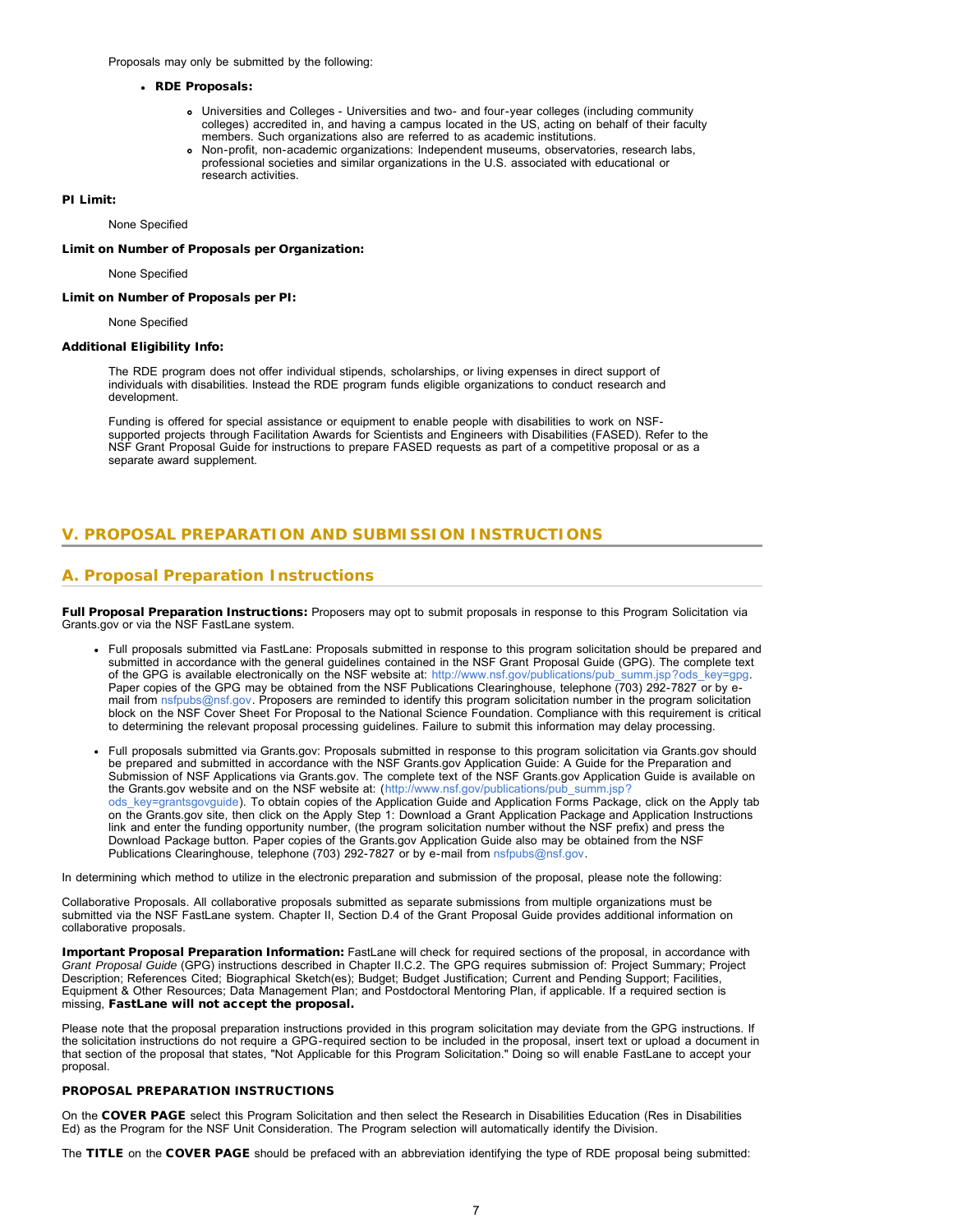- RDE-MB1 for RDE Model Building Level 1 proposals
- RDE-MB2 for RDE Model Building Level 2 proposals
- RDE-BPR1 for RDE Broadening Participation Research in STEM Education Level 1 proposals
- RDE-BPR2 for RDE Broadening Participation Research in STEM Education Level 2 proposals

The one-page PROJECT SUMMARY should

- Restate the project Title, PI and PI Institution;
- Address each of the NSF review criterion under separate headings: INTELLECTUAL MERIT and BROADER IMPACTS;
- Briefly describe the proposed activities.
	- For RDE-MB proposals identify the theory grounding the model building, the specific project goal(s) and objective(s), the components of the model, the STEM education and disability research underlying the model, and the target population(s) of students with disabilities.
	- For RDE-BPR proposals identify the theory grounding the research, the research question(s) and hypotheses, the target research population(s), the research methods, and the data analysis and interpretation plan.

REFERENCES CITED: All references cited in the Project Summary and Project Description must be listed in this section. If no references are cited please submit "No References Cited" in this section.

BIOSKETCHES: Biosketches for the PI, Co-PI(s) and senior project personnel are required. Biosketches must follow the NSF guidelines outlined in the NSF Grant Proposal Guide, or NSF Grants.gov Application Guide, and may not be longer than 2 pages. A biosketch for the independent evaluator(s) is requested and may be added as SUPPLEMENTARY DOCUMENTS.

BUDGET AND BUDGET JUSTIFICATION: Budgets should be in NSF format and include up to three pages of budget justification. The budget justification should be in narrative form and include detailed explanations for each line item with budget resources listed in the budget. Each partner in a collaborative proposal must submit a separate budget and budget justification. A separate budget and budget justification must also be submitted for each proposed subaward. Information about what may or may not be included in the budget or budget justification is outlined in the NSF Grant Proposal Guide and NSF Grants.gov Application Guide. The budget should include estimated costs for the principal investigator to attend a four-day grantee meeting, held in the Washington, D.C. area, each award year. Office equipment for project staff is expected to come from other sources and should not appear as a budgeted item.

FACILITIES, EQUIPMENT AND OTHER RESOURCES: This section should include details about facilities, equipment, or any other resources necessary for completion of the project. As per the NSF *Grant Proposal Guide (GPG)*, the description of facilities, equipment and resources should be narrative in nature and must not include quantifiable financial information. In order to assess the scope of the project, all organizational resources necessary for the project must be described in the Facilities, Equipment and Other Resources section, and these will be reviewed as part of the merit review process.

SUPPLEMENTARY DOCUMENTS: Required supplementary documents listed in the NSF Grant Proposal Guide (GPG) must be added in the Supplementary Documentation section. Please note the following:

- . General letters of support for the project will not be accepted. All RDE proposals may include letters of commitment from *significant partners* in the proposal. The letters of commitment must indicate what the writer is committing to do and/or to contribute as part of the proposed project.
- Data Management Plans: All NSF proposals are required to include a Data Management Plan (DMP) of no more than two pages, and the DMP should be submitted as part of the Supplementary Documentation section with the heading, "Data Management Plan." The DMP will be reviewed as part of the intellectual merit or broader impacts of the proposal or both. See Chapter II.C.2.j of the NSF Grant Proposal Guide (GPG) for further information on the implementation of this requirement. Additional guidance on the DMP, from the Directorate for Education and Human Resources, can be found at: <http://www.nsf.gov/bfa/dias/policy/dmpdocs/ehr.pdf>
- A biosketch for the independent evaluator(s) is requested and may be added to the Supplementary Documentation section. The biosketch must follow standard NSF format.

PROJECT DESCRIPTION: The details for the 15 page project description for each type of RDE proposal are below. Note that all NSF proposals must address both NSF review criterion in the text of the project description: INTELLECTUAL MERIT and BROADER IMPACTS.

### 1. RDE Model Building Level 1 (RDE-MB1)

- Describe the STEM education and disability research, intellectual and scientific context, rationale and theory grounding the design, development and/or testing of the model.
- Explain how the proposed educational model could lead to improving and increasing the learning, participation and graduation of postsecondary students with disabilities in STEM.
- Define the questions and hypotheses that guide the model design, development and/or testing.
- Explain the characteristics of the target population(s), criteria for study inclusion and evidence the proposed project will have access to necessary data.
- Describe the design, development and/or testing methods and include an analysis and interpretation plan.
- Explain the project goals, objectives and activities to conduct the work, along with a management plan and timeline.
- Describe how the project model(s) will be studied to validate their efficacy in impacting students with disabilities in STEM.
- Include an evaluation plan following the guidelines found in section II.C of this solicitation.
- Provide a clear and detailed education, outreach, communication and/or dissemination plan, identifying the expected products and/or publications.
- Summarize any prior NSF-funded work during the past five years following the guidelines from the NSF Grant Proposal Guide, section II.C.2.d.(i).

#### 2. RDE Model Building Level 2 (RDE-MB2)

- Describe the STEM education and disability research, intellectual and scientific context, rationale and theory grounding the replication, translation and implementation of the educational model(s).
- Explain how the proposed work will inform STEM educational models, and contribute to postsecondary STEM learning, participation and graduation for students with disabilities.
- Describe the strong empirical evidence that supports the promise for replication or translation study.
- Define the research question(s) and hypotheses.
- Explain the characteristics of the target population(s), centers, Alliance projects, institutions or higher education, and/or STEM organizations.
- Describe the criteria for target inclusion and evidence the proposed project will have access to necessary data.
- Describe the replication, translation and/or implementation methods and include a data analysis and interpretation plan.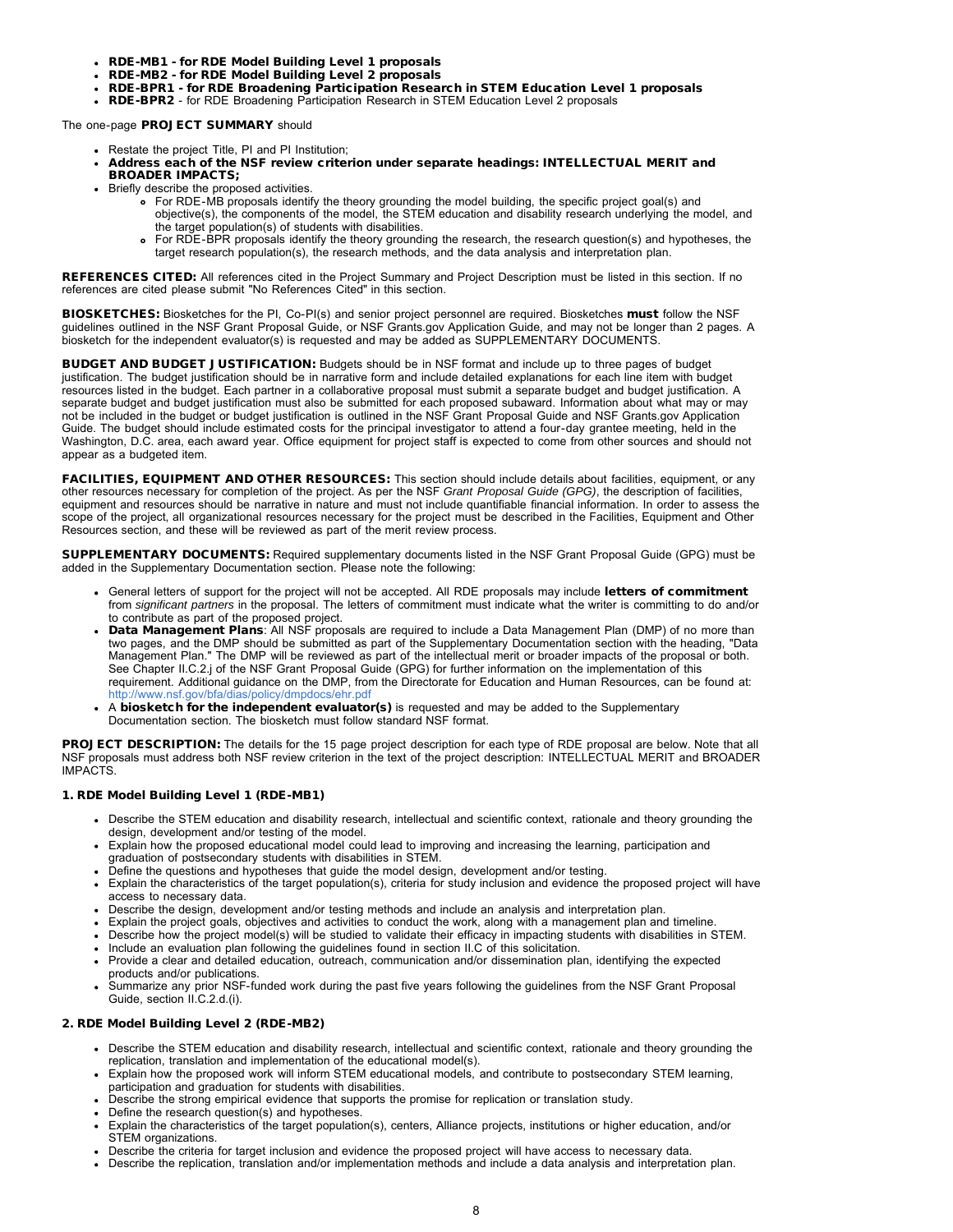- <span id="page-8-1"></span>Explain the project goals, objectives and activities to conduct the model replication, translation and/or implementation, along with a management plan and timeline.
- Include an evaluation plan following the guidelines found in section II.C of this solicitation.
- Provide a clear and detailed education, outreach, communication and/or dissemination plan, identifying the expected products and/or publications.
- Summarize any prior NSF-funded work during the past five years following the guidelines from the NSF Grant Proposal Guide, section II.C.2.d.(i).

### 3. RDE Broadening Participation Research in STEM Education Level 1 (RDE-BPR1)

- Describe the background, intellectual and scientific context, rationale and theory grounding the research.
- Explain how the proposed work will advance the knowledge base about underlying issues affecting the differential learning, participation and graduation rates of postsecondary students with disabilities in STEM.
- Describe how the proposed project represents fundamental learning and educational research, and/or early-stage studies, and/or design and development research.
- Define the research question(s) and hypotheses.
- Explain the characteristics of the target research population(s), criteria for subject inclusion and evidence the proposed project will have access to subjects and/or subject data.
- Describe the research methods and include a data analysis and interpretation plan.
- Explain the project goals, objectives and activities to conduct the research, along with a management plan and timeline.
- Include an evaluation plan following the guidelines found in section II.C of this solicitation.
- Provide a clear and detailed education, outreach, communication and/or dissemination plan, identifying the expected products and/or publications.
- Summarize any prior NSF-funded work during the past five years following the guidelines from the NSF Grant Proposal Guide, section II.C.2.d.(i).

### 4. RDE Broadening Participation Research in STEM Education Level 2 (RDE-BPR2)

- Describe the background, intellectual and scientific context, rationale and theory grounding the research.
- Explain how the proposed work will inform learning and educational theory, and advance postsecondary STEM learning and education for students with disabilities.
- Describe the strong empirical evidence that supports the promise for the efficacy or research replication study.
- Define the research question(s) and hypotheses.
- Explain the characteristics of the target research population(s), criteria for subject inclusion and evidence the proposed project will have access to subjects and/or subject data.
- . Describe the research methods and include a data analysis and interpretation plan.
- Explain the project goals, objectives and activities to conduct the research, along with a management plan and timeline.
- Include an evaluation plan following the guidelines found in section II.C of this solicitation.
- Provide a clear and detailed education, outreach, communication and/or dissemination plan, identifying the expected products and/or publications.
- Summarize any prior NSF-funded work during the past five years following the guidelines from the NSF Grant Proposal Guide, section II.C.2.d.(i).

## <span id="page-8-0"></span>**B. Budgetary Information**

Cost Sharing: Inclusion of voluntary committed cost sharing is prohibited

## **C. Due Dates**

Full Proposal Deadline(s) (due by 5 p.m. proposer's local time):

June 01, 2012

RDE Model Building: Level 1, RDE Model Building: Level 2, RDE Broadening Participation Research in STEM Education: Level 1, RDE Broadening Participation Research in STEM Education: Level 2

## <span id="page-8-2"></span>**D. FastLane/Grants.gov Requirements**

## For Proposals Submitted Via FastLane:

Detailed technical instructions regarding the technical aspects of preparation and submission via FastLane are available at: [https://www.fastlane.nsf.gov/a1/newstan.htm.](https://www.fastlane.nsf.gov/a1/newstan.htm) For FastLane user support, call the FastLane Help Desk at 1-800-673-6188 or e-mail [fastlane@nsf.gov.](mailto:fastlane@nsf.gov) The FastLane Help Desk answers general technical questions related to the use of the FastLane system. Specific questions related to this program solicitation should be referred to the NSF program staff contact(s) listed in Section VIII of this funding opportunity.

*Submission of Electronically Signed Cover Sheets.* The Authorized Organizational Representative (AOR) must electronically sign the proposal Cover Sheet to submit the required proposal certifications (see Chapter II, Section C of the Grant Proposal Guide for a listing of the certifications). The AOR must provide the required electronic certifications within five working days following the electronic submission of the proposal. Further instructions regarding this process are available on the FastLane Website at: [https://www.fastlane.nsf.gov/fastlane.jsp.](https://www.fastlane.nsf.gov/fastlane.jsp)

#### For Proposals Submitted Via Grants.gov:

Before using Grants.gov for the first time, each organization must register to create an institutional profile. Once registered, the applicant's organization can then apply for any federal grant on the Grants.gov website. Comprehensive information about using Grants.gov is available on the Grants.gov Applicant Resources webpage:

[http://www07.grants.gov/applicants/app\\_help\\_reso.jsp.](http://www07.grants.gov/applicants/app_help_reso.jsp) In addition, the NSF Grants.gov Application Guide provides additional technical guidance regarding preparation of proposals via Grants.gov. For Grants.gov user support, contact the Grants.gov Contact Center at 1-800-518-4726 or by email: [support@grants.gov](mailto:support@grants.gov). The Grants.gov Contact Center answers general technical questions related to the use of Grants.gov. Specific questions related to this program solicitation should be referred to the NSF program staff contact(s) listed in Section VIII of this solicitation.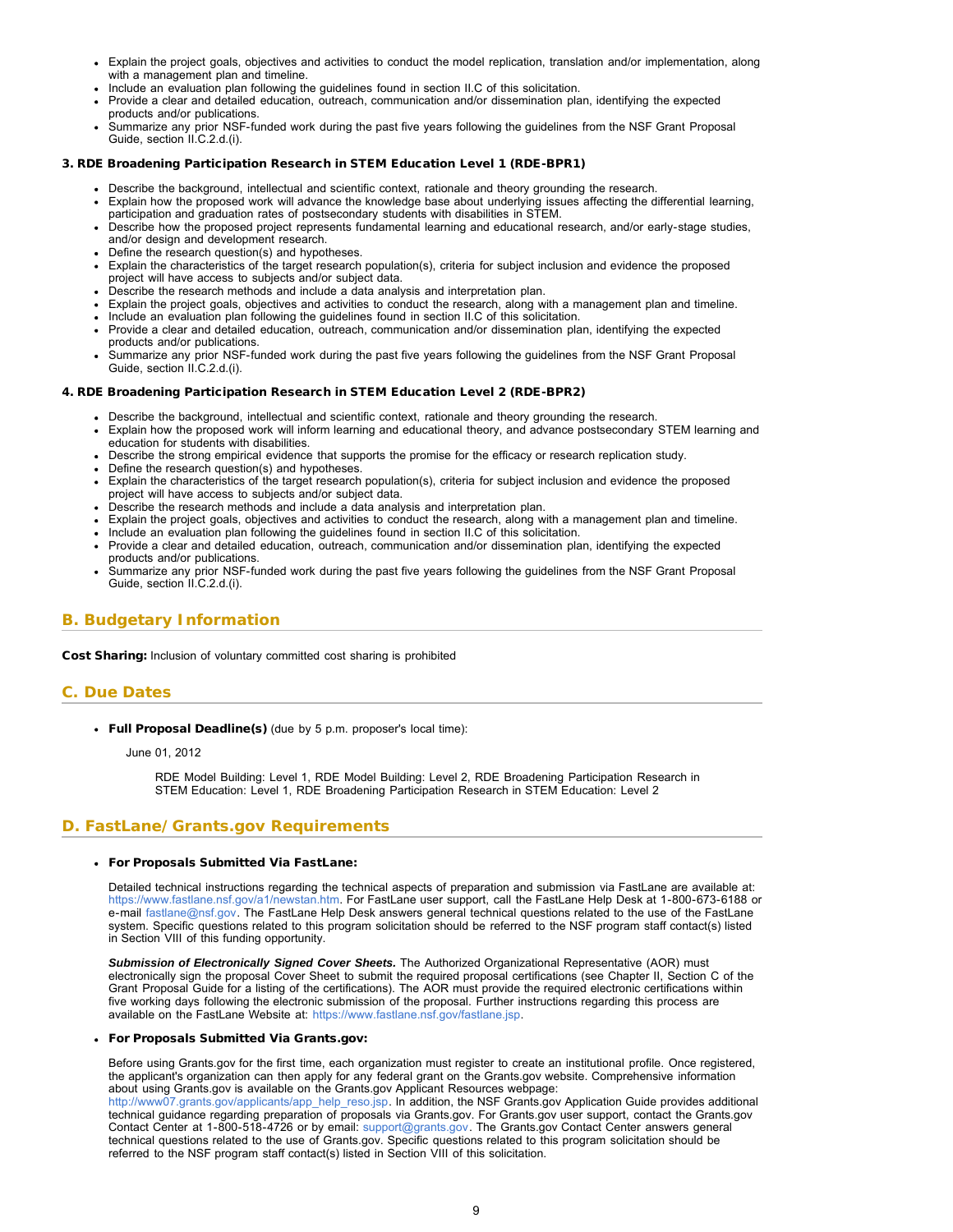*Submitting the Proposal:* Once all documents have been completed, the Authorized Organizational Representative (AOR) must submit the application to Grants.gov and verify the desired funding opportunity and agency to which the application is submitted. The AOR must then sign and submit the application to Grants.gov. The completed application will be transferred to the NSF FastLane system for further processing.

## <span id="page-9-0"></span>**VI. NSF PROPOSAL PROCESSING AND REVIEW PROCEDURES**

Proposals received by NSF are assigned to the appropriate NSF program for acknowledgement and, if they meet NSF requirements, for review. All proposals are carefully reviewed by a scientist, engineer, or educator serving as an NSF Program Officer, and usually by three to ten other persons outside NSF either as *ad hoc* reviewers, panelists, or both, who are experts in the particular fields represented by the proposal. These reviewers are selected by Program Officers charged with oversight of the review process. Proposers are invited to suggest names of persons they believe are especially well qualified to review the proposal and/or persons they would prefer not review the proposal. These suggestions may serve as one source in the reviewer selection process at the Program Officer's discretion. Submission of such names, however, is optional. Care is taken to ensure that reviewers have no conflicts of interest with the proposal. In addition, Program Officers may obtain comments from site visits before recommending final action on proposals. Senior NSF staff further review recommendations for awards. A flowchart that depicts the entire NSF proposal and award process (and associated timeline) is included in the GPG as [Exhibit III-1](http://www.nsf.gov/pubs/policydocs/pappguide/nsf13001/gpg_3ex1.pdf).

A comprehensive description of the Foundation's merit review process is available on the NSF website at: [http://nsf.gov/bfa/dias/policy/merit\\_review/.](http://nsf.gov/bfa/dias/policy/merit_review/)

Proposers should also be aware of core strategies that are essential to the fulfillment of NSF's mission, as articulated in *[Empowering the Nation Through Discovery and Innovation: NSF Strategic Plan for Fiscal Years \(FY\) 2011-2016](http://www.nsf.gov/news/strategicplan/nsfstrategicplan_2011_2016.pdf)*. These strategies are integrated in the program planning and implementation process, of which proposal review is one part. NSF's mission is particularly well-implemented through the integration of research and education and broadening participation in NSF programs, projects, and activities.

One of the core strategies in support of NSF's mission is to foster integration of research and education through the programs, projects and activities it supports at academic and research institutions. These institutions provide abundant opportunities where individuals may concurrently assume responsibilities as researchers, educators, and students, and where all can engage in joint efforts that infuse education with the excitement of discovery and enrich research through the variety of learning perspectives.

Another core strategy in support of NSF's mission is broadening opportunities and expanding participation of groups, institutions, and geographic regions that are underrepresented in STEM disciplines, which is essential to the health and vitality of science and engineering. NSF is committed to this principle of diversity and deems it central to the programs, projects, and activities it considers and supports.

## <span id="page-9-1"></span>**A. Merit Review Principles and Criteria**

The National Science Foundation strives to invest in a robust and diverse portfolio of projects that creates new knowledge and enables breakthroughs in understanding across all areas of science and engineering research and education. To identify which projects to support, NSF relies on a merit review process that incorporates consideration of both the technical aspects of a proposed project and its potential to contribute more broadly to advancing NSF's mission "to promote the progress of science; to advance the national health, prosperity, and welfare; to secure the national defense; and for other purposes." NSF makes every effort to conduct a fair, competitive, transparent merit review process for the selection of projects.

1. Merit Review Principles

These principles are to be given due diligence by PIs and organizations when preparing proposals and managing projects, by reviewers when reading and evaluating proposals, and by NSF program staff when determining whether or not to recommend proposals for funding and while overseeing awards. Given that NSF is the primary federal agency charged with nurturing and supporting excellence in basic research and education, the following three principles apply:

- All NSF projects should be of the highest quality and have the potential to advance, if not transform, the frontiers of knowledge.
- NSF projects, in the aggregate, should contribute more broadly to achieving societal goals. These "Broader Impacts" may be accomplished through the research itself, through activities that are directly related to specific research projects, or through activities that are supported by, but are complementary to, the project. The project activities may be based on previously established and/or innovative methods and approaches, but in either case must be well justified.
- Meaningful assessment and evaluation of NSF funded projects should be based on appropriate metrics, keeping in mind the likely correlation between the effect of broader impacts and the resources provided to implement projects. If the size of the activity is limited, evaluation of that activity in isolation is not likely to be meaningful. Thus, assessing the effectiveness of these activities may best be done at a higher, more aggregated, level than the individual project.

With respect to the third principle, even if assessment of Broader Impacts outcomes for particular projects is done at an aggregated level, PIs are expected to be accountable for carrying out the activities described in the funded project. Thus, individual projects should include clearly stated goals, specific descriptions of the activities that the PI intends to do, and a plan in place to document the outputs of those activities.

These three merit review principles provide the basis for the merit review criteria, as well as a context within which the users of the criteria can better understand their intent.

#### 2. Merit Review Criteria

All NSF proposals are evaluated through use of the two National Science Board approved merit review criteria. In some instances, however, NSF will employ additional criteria as required to highlight the specific objectives of certain programs and activities.

The two merit review criteria are listed below. Both criteria are to be given full consideration during the review and decisionmaking processes; each criterion is necessary but neither, by itself, is sufficient. Therefore, proposers must fully address both criteria. ([GPG Chapter II.C.2.d.i.](http://www.nsf.gov/pubs/policydocs/pappguide/nsf13001/gpg_2.jsp#IIC2di) contains additional information for use by proposers in development of the Project Description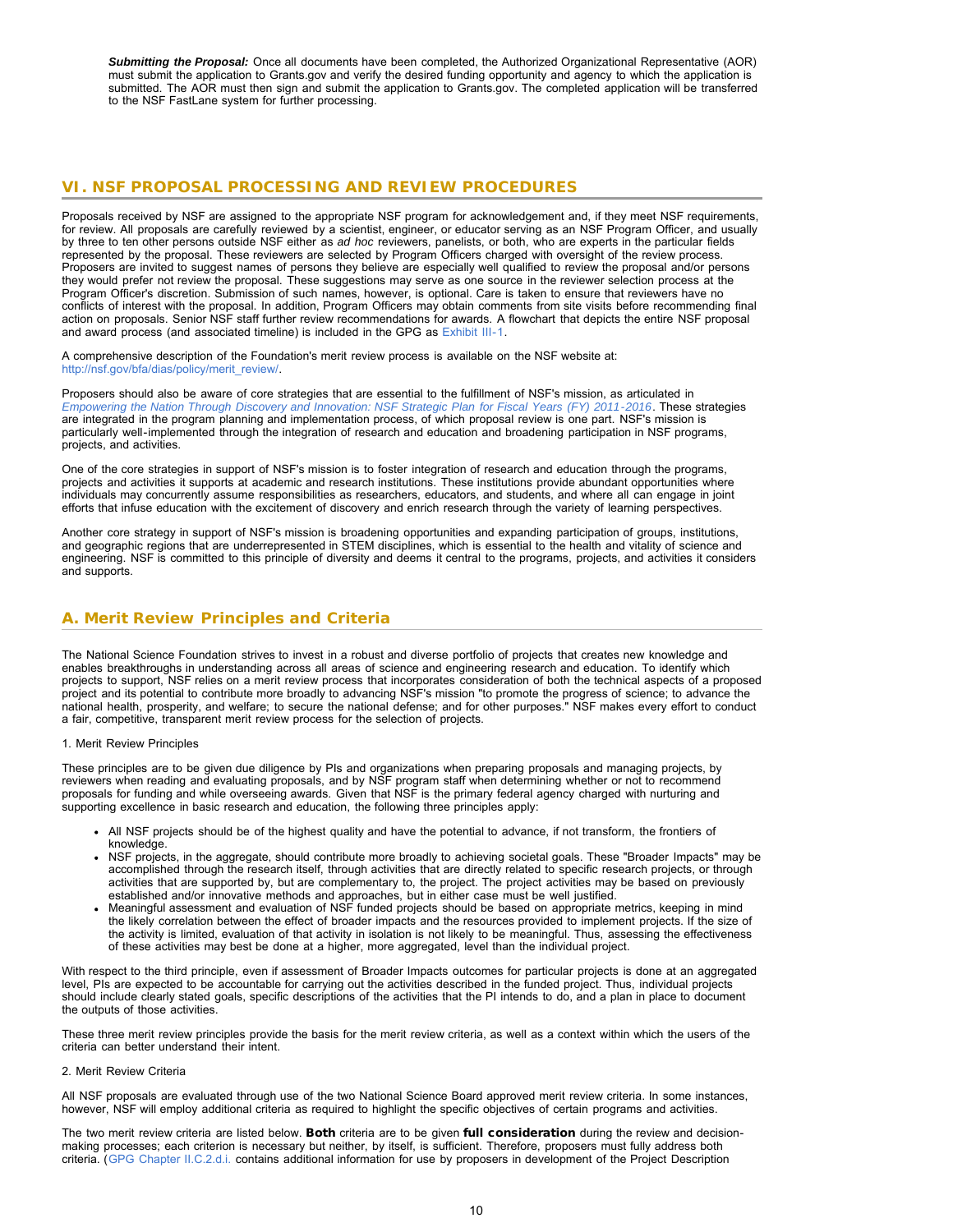section of the proposal.) Reviewers are strongly encouraged to review the criteria, including [GPG Chapter II.C.2.d.i.,](http://www.nsf.gov/pubs/policydocs/pappguide/nsf13001/gpg_2.jsp#IIC2di) prior to the review of a proposal.

When evaluating NSF proposals, reviewers will be asked to consider what the proposers want to do, why they want to do it, how they plan to do it, how they will know if they succeed, and what benefits could accrue if the project is successful. These issues apply both to the technical aspects of the proposal and the way in which the project may make broader contributions. To that end, reviewers will be asked to evaluate all proposals against two criteria:

- Intellectual Merit: The Intellectual Merit criterion encompasses the potential to advance knowledge; and
- Broader Impacts: The Broader Impacts criterion encompasses the potential to benefit society and contribute to the achievement of specific, desired societal outcomes.

The following elements should be considered in the review for both criteria:

- 1. What is the potential for the proposed activity to
	- a. Advance knowledge and understanding within its own field or across different fields (Intellectual Merit); and b. Benefit society or advance desired societal outcomes (Broader Impacts)?
- 2. To what extent do the proposed activities suggest and explore creative, original, or potentially transformative concepts? 3. Is the plan for carrying out the proposed activities well-reasoned, well-organized, and based on a sound rationale? Does
- the plan incorporate a mechanism to assess success?
- 4. How well qualified is the individual, team, or organization to conduct the proposed activities?
- 5. Are there adequate resources available to the PI (either at the home organization or through collaborations) to carry out the proposed activities?

Broader impacts may be accomplished through the research itself, through the activities that are directly related to specific research projects, or through activities that are supported by, but are complementary to, the project. NSF values the advancement of scientific knowledge and activities that contribute to achievement of societally relevant outcomes. Such outcomes include, but are not limited to: full participation of women, persons with disabilities, and underrepresented minorities in science, technology, engineering, and mathematics (STEM); improved STEM education and educator development at any level; increased public scientific literacy and public engagement with science and technology; improved well-being of individuals in society; development of a diverse, globally competitive STEM workforce; increased partnerships between academia, industry, and others; improved national security; increased economic competitiveness of the United States; and enhanced infrastructure for research and education.

Proposers are reminded that reviewers will also be asked to review the Data Management Plan and the Postdoctoral Researcher Mentoring Plan, as appropriate.

## <span id="page-10-0"></span>**B. Review and Selection Process**

Proposals submitted in response to this program solicitation will be reviewed by Ad hoc Review and/or Panel Review.

Reviewers will be asked to formulate a recommendation to either support or decline each proposal. The Program Officer assigned to manage the proposal's review will consider the advice of reviewers and will formulate a recommendation.

After scientific, technical and programmatic review and consideration of appropriate factors, the NSF Program Officer recommends to the cognizant Division Director whether the proposal should be declined or recommended for award. NSF is striving to be able to tell applicants whether their proposals have been declined or recommended for funding within six months. The time interval begins on the deadline or target date, or receipt date, whichever is later. The interval ends when the Division Director accepts the Program Officer's recommendation.

A summary rating and accompanying narrative will be completed and submitted by each reviewer. In all cases, reviews are treated as confidential documents. Verbatim copies of reviews, excluding the names of the reviewers, are sent to the Principal Investigator/Project Director by the Program Officer. In addition, the proposer will receive an explanation of the decision to award or decline funding.

In all cases, after programmatic approval has been obtained, the proposals recommended for funding will be forwarded to the Division of Grants and Agreements for review of business, financial, and policy implications and the processing and issuance of a grant or other agreement. Proposers are cautioned that only a Grants and Agreements Officer may make commitments, obligations or awards on behalf of NSF or authorize the expenditure of funds. No commitment on the part of NSF should be inferred from technical or budgetary discussions with a NSF Program Officer. A Principal Investigator or organization that makes financial or personnel commitments in the absence of a grant or cooperative agreement signed by the NSF Grants and Agreements Officer does so at their own risk.

## <span id="page-10-1"></span>**VII. AWARD ADMINISTRATION INFORMATION**

## <span id="page-10-2"></span>**A. Notification of the Award**

Notification of the award is made to *the submitting organization* by a Grants Officer in the Division of Grants and Agreements. Organizations whose proposals are declined will be advised as promptly as possible by the cognizant NSF Program administering the program. Verbatim copies of reviews, not including the identity of the reviewer, will be provided automatically to the Principal Investigator. (See Section VI.B. for additional information on the review process.)

## <span id="page-10-3"></span>**B. Award Conditions**

An NSF award consists of: (1) the award letter, which includes any special provisions applicable to the award and any numbered amendments thereto; (2) the budget, which indicates the amounts, by categories of expense, on which NSF has based its support (or otherwise communicates any specific approvals or disapprovals of proposed expenditures); (3) the proposal referenced in the award letter; (4) the applicable award conditions, such as Grant General Conditions (GC-1); \* or Research Terms and Conditions \* and (5) any announcement or other NSF issuance that may be incorporated by reference in the award letter. Cooperative agreements also are administered in accordance with NSF Cooperative Agreement Financial and Administrative Terms and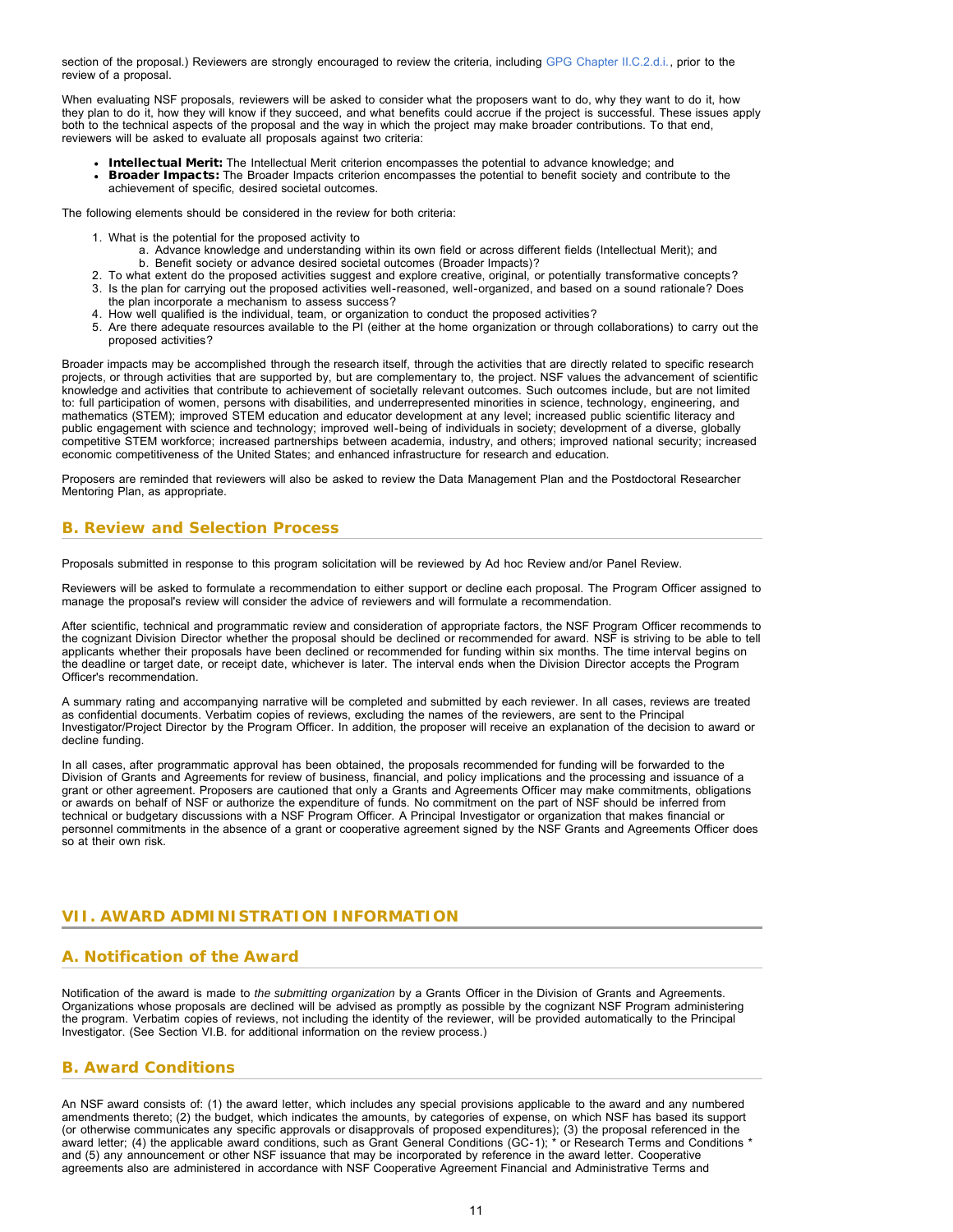Conditions (CA-FATC) and the applicable Programmatic Terms and Conditions. NSF awards are electronically signed by an NSF Grants and Agreements Officer and transmitted electronically to the organization via e-mail.

\*These documents may be accessed electronically on NSF's Website at [http://www.nsf.gov/awards/managing/award\\_conditions.jsp?](http://www.nsf.gov/awards/managing/award_conditions.jsp?org=NSF) [org=NSF.](http://www.nsf.gov/awards/managing/award_conditions.jsp?org=NSF) Paper copies may be obtained from the NSF Publications Clearinghouse, telephone (703) 292-7827 or by e-mail from [nsfpubs@nsf.gov.](mailto:nsfpubs@nsf.gov)

More comprehensive information on NSF Award Conditions and other important information on the administration of NSF awards is contained in the NSF *Award & Administration Guide* (AAG) Chapter II, available electronically on the NSF Website at [http://www.nsf.gov/publications/pub\\_summ.jsp?ods\\_key=aag.](http://www.nsf.gov/publications/pub_summ.jsp?ods_key=aag)

## <span id="page-11-0"></span>**C. Reporting Requirements**

For all multi-year grants (including both standard and continuing grants), the Principal Investigator must submit an annual project report to the cognizant Program Officer at least 90 days prior to the end of the current budget period. (Some programs or awards require submission of more frequent project reports). Within 90 days following expiration of a grant, the PI also is required to submit a final project report, and a project outcomes report for the general public.

Failure to provide the required annual or final project reports, or the project outcomes report, will delay NSF review and processing of any future funding increments as well as any pending proposals for all identified PIs and co-PIs on a given award. PIs should examine the formats of the required reports in advance to assure availability of required data.

PIs are required to use NSF's electronic project-reporting system, available through Research.gov, for preparation and submission of annual and final project reports. Such reports provide information on accomplishments, project participants (individual and organizational), publications, and other specific products and impacts of the project. Submission of the report via Research.gov constitutes certification by the PI that the contents of the report are accurate and complete. The project outcomes report also must be prepared and submitted using Research.gov. This report serves as a brief summary, prepared specifically for the public, of the nature and outcomes of the project. This report will be posted on the NSF website exactly as it is submitted by the PI.

More comprehensive information on NSF Reporting Requirements and other important information on the administration of NSF awards is contained in the NSF *Award & Administration Guide* (AAG) Chapter II, available electronically on the NSF Website at [http://www.nsf.gov/publications/pub\\_summ.jsp?ods\\_key=aag.](http://www.nsf.gov/publications/pub_summ.jsp?ods_key=aag)

## <span id="page-11-1"></span>**VIII. AGENCY CONTACTS**

*Please note that the program contact information is current at the time of publishing. See program website for any updates to the points of contact.*

General inquiries regarding this program should be made to:

- Mark H. Leddy, Program Director/HRD, telephone: (703) 292-4655, email: [mleddy@nsf.gov](mailto:mleddy@nsf.gov)
- Mary Moriarty, Program Director/HRD, telephone: (703) 292-4684, email: [mmoriart@nsf.gov](mailto:mmoriart@nsf.gov)
- Nicole Godwin, telephone: (703) 292-8378, email: [ngodwin@nsf.gov](mailto:ngodwin@nsf.gov)

For questions related to the use of FastLane, contact:

FastLane Help Desk, telephone: 1-800-673-6188; e-mail: [fastlane@nsf.gov.](mailto:fastlane@nsf.gov)

For questions relating to Grants.gov contact:

Grants.gov Contact Center: If the Authorized Organizational Representatives (AOR) has not received a confirmation message from Grants.gov within 48 hours of submission of application, please contact via telephone: 1-800-518-4726; email: [support@grants.gov.](mailto:support@grants.gov)

## <span id="page-11-2"></span>**IX. OTHER INFORMATION**

The NSF website provides the most comprehensive source of information on NSF Directorates (including contact information), programs and funding opportunities. Use of this website by potential proposers is strongly encouraged. In addition, "My NSF" is an information-delivery system designed to keep potential proposers and other interested parties apprised of new NSF funding opportunities and publications, important changes in proposal and award policies and procedures, and upcoming NSF [Grants](http://www.nsf.gov/bfa/dias/policy/outreach.jsp) [Conferences.](http://www.nsf.gov/bfa/dias/policy/outreach.jsp) Subscribers are informed through e-mail or the user's Web browser each time new publications are issued that match their identified interests. "My NSF" also is available on NSF's website at [http://www.nsf.gov/mynsf/.](http://www.nsf.gov/mynsf/)

Grants.gov provides an additional electronic capability to search for Federal government-wide grant opportunities. NSF funding opportunities may be accessed via this new mechanism. Further information on Grants.gov may be obtained at [http://www.grants.gov.](http://www.grants.gov/)

## **ABOUT THE NATIONAL SCIENCE FOUNDATION**

The National Science Foundation (NSF) is an independent Federal agency created by the National Science Foundation Act of 1950, as amended (42 USC 1861-75). The Act states the purpose of the NSF is "to promote the progress of science; [and] to advance the national health, prosperity, and welfare by supporting research and education in all fields of science and engineering."